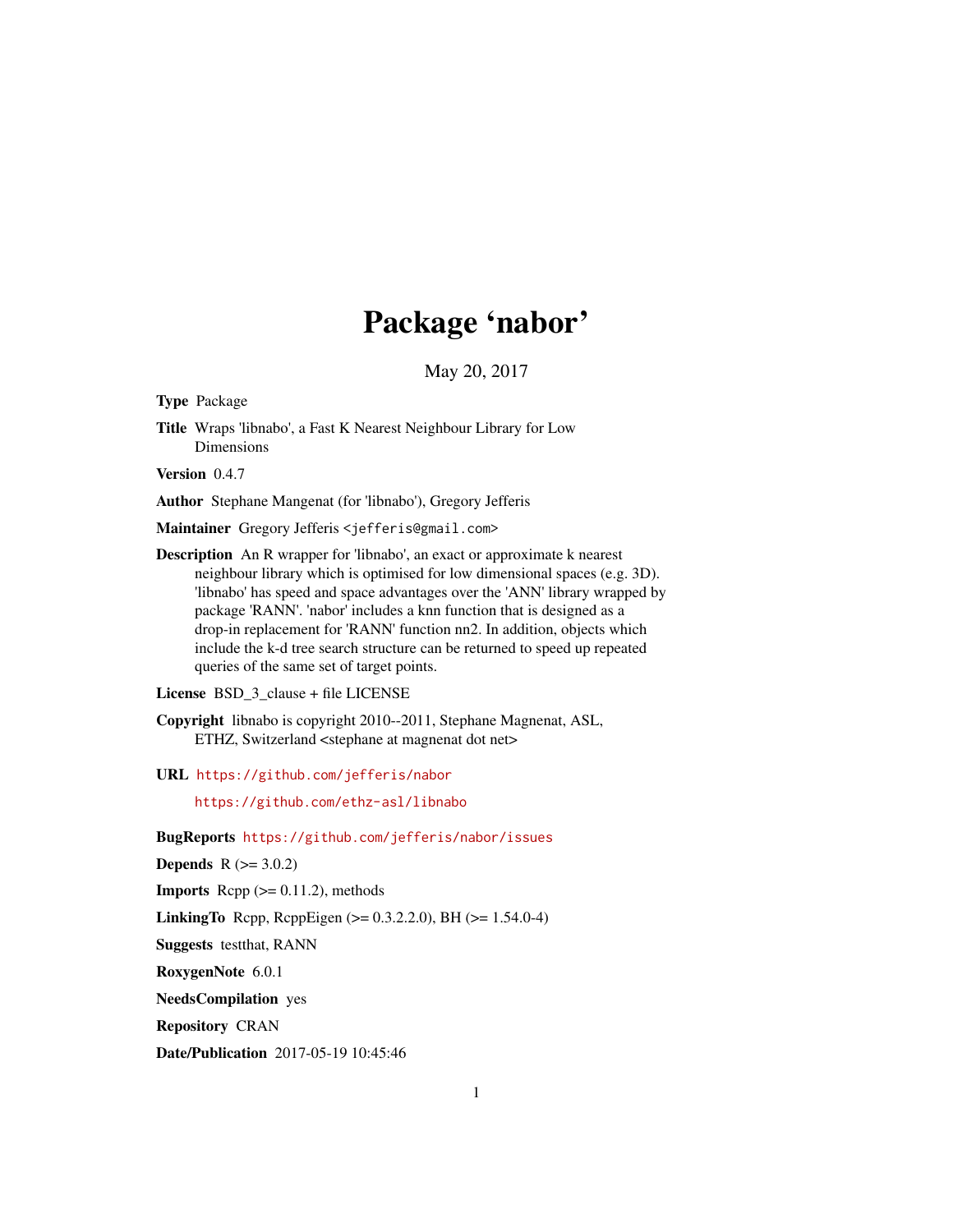### <span id="page-1-0"></span>R topics documented:

nabor-package *Wrapper for libnabo K Nearest Neighbours C++ library*

#### **Description**

R package nabor wraps the [libnabo](https://github.com/ethz-asl/libnabo) library, a fast K Nearest Neighbour library for low-dimensional spaces written in templated C++. The package provides both a standalone function (see [knn](#page-2-1) for basic queries along an option to produce an object containing the k-d tree search (see [WKNN](#page-3-1)) structure when making multiple queries against the same target points.

#### Details

libnabo uses the same approach as the ANN library (wrapped in R package RANN) but is generally faster and with a smaller memory footprint. Furthermore since it is templated on the underlying scalar type for coordinates (among other things), we have provided both float and double coordinate implementations of the classes wrapping the search tree structures. See the github repository and Elsenberg et al paper below for details.

#### References

Elseberg J, Magnenat S, Siegwart R and Nuechter A (2012). "Comparison of nearest-neighborsearch strategies and implementations for efficient shape registration." \_Journal of Software Engineering for Robotics (JOSER)\_, \*3\*(1), pp. 2-12. ISSN 2035-3928.

#### See Also

[knn](#page-2-1), [WKNN](#page-3-1)

kcpoints *List of 3 matrices containing 3D points from Drosophila neurons*

#### Description

This R list contains 3 skeletonized *Drosophila* Kenyon cells as dotprops objects. Original data is due to Chiang et al. 2011, who have generously shared their raw data at <http://flycircuit.tw>. Image registration and further processing was carried out by Greg Jefferis.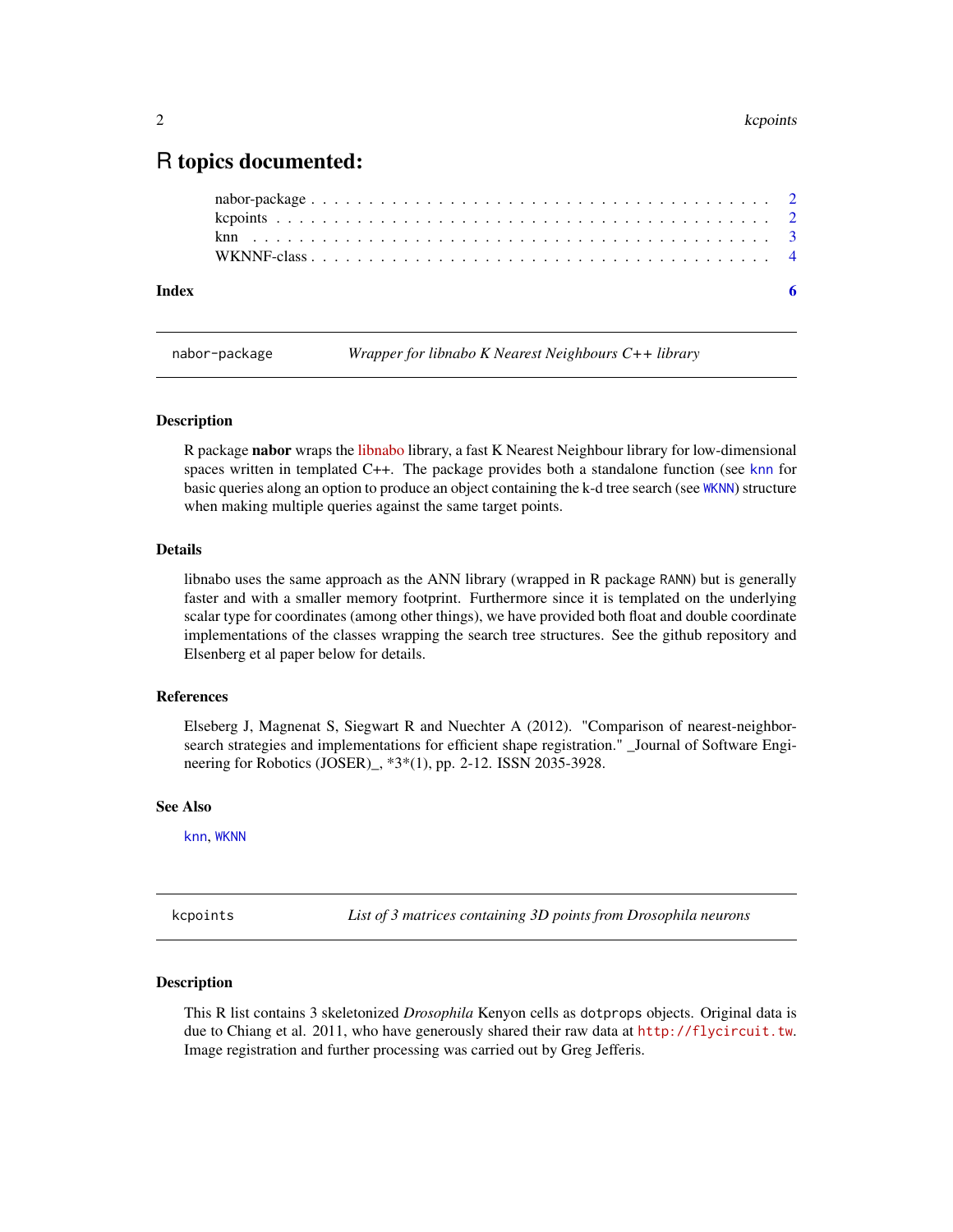### <span id="page-2-0"></span>References

[1] Chiang A.S., Lin C.Y., Chuang C.C., Chang H.M., Hsieh C.H., Yeh C.W., Shih C.T., Wu J.J., Wang G.T., Chen Y.C., Wu C.C., Chen G.Y., Ching Y.T., Lee P.C., Lin C.Y., Lin H.H., Wu C.C., Hsu H.W., Huang Y.A., Chen J.Y., et al. (2011). Three-dimensional reconstruction of brain-wide wiring networks in Drosophila at single-cell resolution. Curr Biol 21 (1), 1-11.

<span id="page-2-1"></span>knn *Find K nearest neighbours for multiple query points*

#### Description

Find K nearest neighbours for multiple query points

#### Usage

knn(data, query = data, k, eps =  $0$ , searchtype =  $1L$ )

#### Arguments

| data       | Mxd matrix of M target points with dimension d                                                                                                |
|------------|-----------------------------------------------------------------------------------------------------------------------------------------------|
| query      | Nxd matrix of N query points with dimension d (nb data and query must have<br>same dimension). If missing defaults to data i.e. a self-query. |
| k          | an integer number of nearest neighbours to find                                                                                               |
| eps        | An approximate error bound. The default of 0 implies exact matching.                                                                          |
| searchtype | A character vector or integer indicating the search type. The default value of 1L<br>is equivalent to "auto". See details.                    |

#### Details

If searchtype="auto", the default, knn uses a k-d tree with a linear heap when  $k < 30$  nearest neighbours are requested (equivalent to searchtype="kd\_linear\_heap"), a k-d tree with a tree heap otherwise (equivalent to searchtype="kd\_tree\_heap"). searchtype="brute" checks all point combinations and is intended for validation only.

Integer values of searchtype should be the 1-indexed position in the vector c("auto", "brute", "kd\_linear\_heap", "kd\_ i.e. a value between 1L and 4L.

The underlying [libnabo](https://github.com/ethz-asl/libnabo) does not have a signalling value to identify indices for invalid query points (e.g. those containing an NA). In this situation, the index returned by libnabo will be 0 and knn will therefore return an index of 1. However the distance will be Inf signalling a failure to find a nearest neighbour.

#### Value

A list with elements nn.idx (1-indexed indices) and nn.dists (distances), both of which are N x k matrices. See details for the results obtained with1 invalid inputs.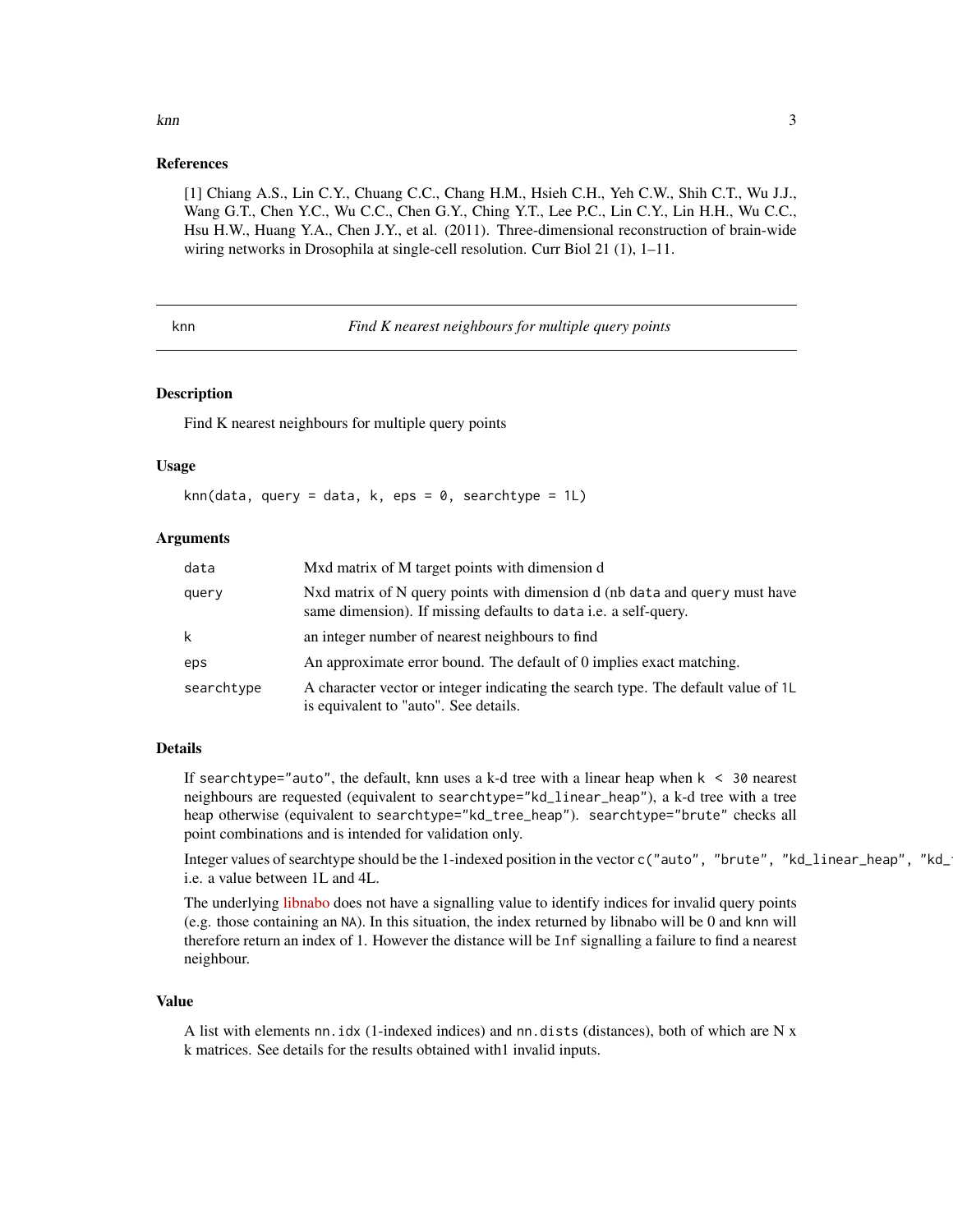#### Examples

```
## Basic usage
# load sample data consisting of list of 3 separate 3d pointets
data(kcpoints)
# Nearest neighbour in first pointset of all points in second pointset
nn1 <- knn(data=kcpoints[[1]], query=kcpoints[[2]], k=1)
str(nn1)
# 5 nearest neighbours
nn5 <-knn(data=kcpoints[[1]], query=kcpoints[[2]], k=5)
str(nn5)
# Self match within first pointset, all distances will be 0
nnself1 <- knn(data=kcpoints[[1]], k=1)
str(nnself1)
# neighbour 2 will be the nearest point
nnself2 <- knn(data=kcpoints[[1]], k=2)
## Advanced usage
# nearest neighbour with 10% error bound
nn1.approx <- knn(data=kcpoints[[1]], query=kcpoints[[2]], k=1, eps=0.1)
str(nn1.approx)
# 5 nearest neighbours, brute force search
nn5.b <-knn(data=kcpoints[[1]], query=kcpoints[[2]], k=5, searchtype='brute')
stopifnot(all.equal(nn5.b, nn5))
# 5 nearest neighbours, brute force search (specified by int)
nn5.b2 <-knn(data=kcpoints[[1]], query=kcpoints[[2]], k=5, searchtype=2L)
stopifnot(all.equal(nn5.b2, nn5.b))
```
WKNNF-class *Wrapper classes for k-NN searches enabling repeated queries of the same tree*

#### <span id="page-3-1"></span>**Description**

WKNNF and WKNND are reference classes that wrap C++ classes of the same name that include a spaceefficient k-d tree along with the target data points. They have query methods with exactly the same interface as the knn function. One important point compared with knn - they must be intialised with floating point data and you are responsible for this - see [storage.mode](#page-0-0)) and the example below.

#### Details

WKNNF expects and returns matrices in  $R$ 's standard (double, 8 bytes) data type but uses floats internally. WKNND uses doubles throughout. When retaining large numbers of points, the WKNNF objects will have a small memory saving, especially if tree building is delayed.

The constructor for WKNN objects includes a logical flag indicating whether to build the tree immediately (default: TRUE) or (when FALSE) to delay building the tree until a query is made (this happens automatically when required).

<span id="page-3-0"></span>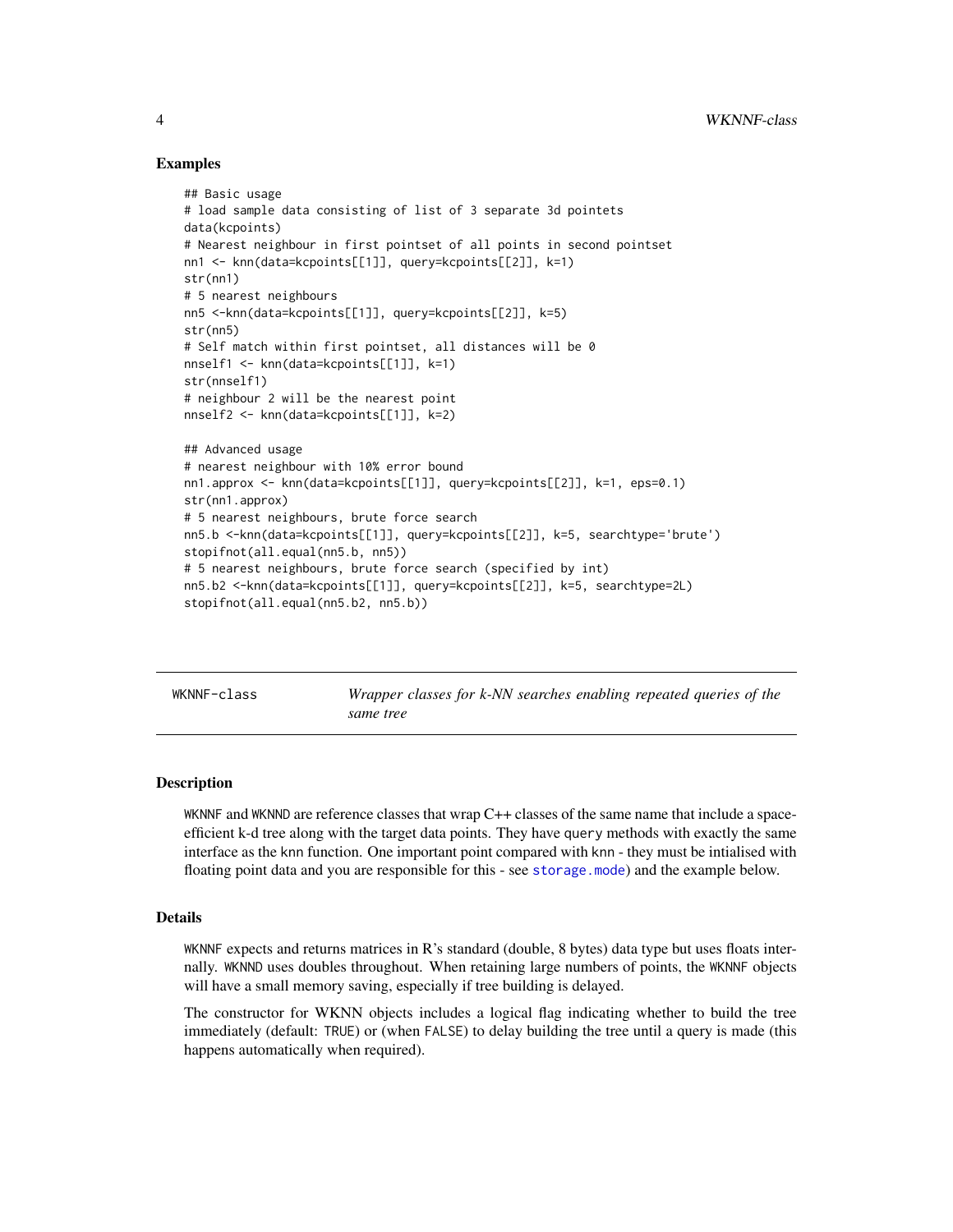#### <span id="page-4-0"></span>WKNNF-class 5

#### **Performance**

The use of WKNN objects will incur a performance penalty for single queries of trees with  $\lt$  ~1000 data points. This is because of the overhead associated with the R wrapper class. It therefore makes sense to use knn in these circumstances.

If you wish to make repeated queries of the same target data, then using WKNN objects can give significant advantages. If you are going to make repeated queries with the same set of query points (presumably against different target data), you can obtain benefits in some cases by converting the query points into WKNNF objects without building the trees.

#### See Also

[knn](#page-2-1)

#### Examples

```
## Basic usage
# load sample data consisting of list of 3 separate 3d pointets
data(kcpoints)
# build a tree and query it with two different sets of points
w1 <- WKNNF(kcpoints[[1]])
w1q2 <- w1$query(kcpoints[[2]], k=5, eps=0)
str(w1q2)
w1q3 <- w1$query(kcpoints[[3]], k=5, eps=0)
# note that there will be small difference between WKNNF and knn due to loss
# of precision in the double to float conversion when a WKNNF tree is
# built and queried.
stopifnot(all.equal(knn(data=kcpoints[[1]], query=kcpoints[[2]], k=5, eps=0),
w1q2, tolerance=1e-6))
## storage mode: must be double
m=matrix(1:24, ncol=3)
storage.mode(m)
# this will generate an error unless we change to a double
w=tools::assertCondition(WKNND(m), "error")
storage.mode(m)="double"
w=WKNND(matrix(m, ncol=3))
## construct wrapper objects but delay tree construction
w1 <- WKNNF(kcpoints[[1]], FALSE)
# query triggers tree construction
w1q2 <- w1$query(kcpoints[[2]], k=5, eps=0)
str(w1q2)
## queries using wrapper objects
wkcpoints <-lapply(kcpoints, WKNNF, FALSE)
# query all 3 point sets against first
# this will trigger tree construction only for pointset 1
qall <- lapply(wkcpoints, function(x) wkcpoints[[1]]$queryWKNN(x$.CppObject, k=5, eps=0))
str(qall)
```